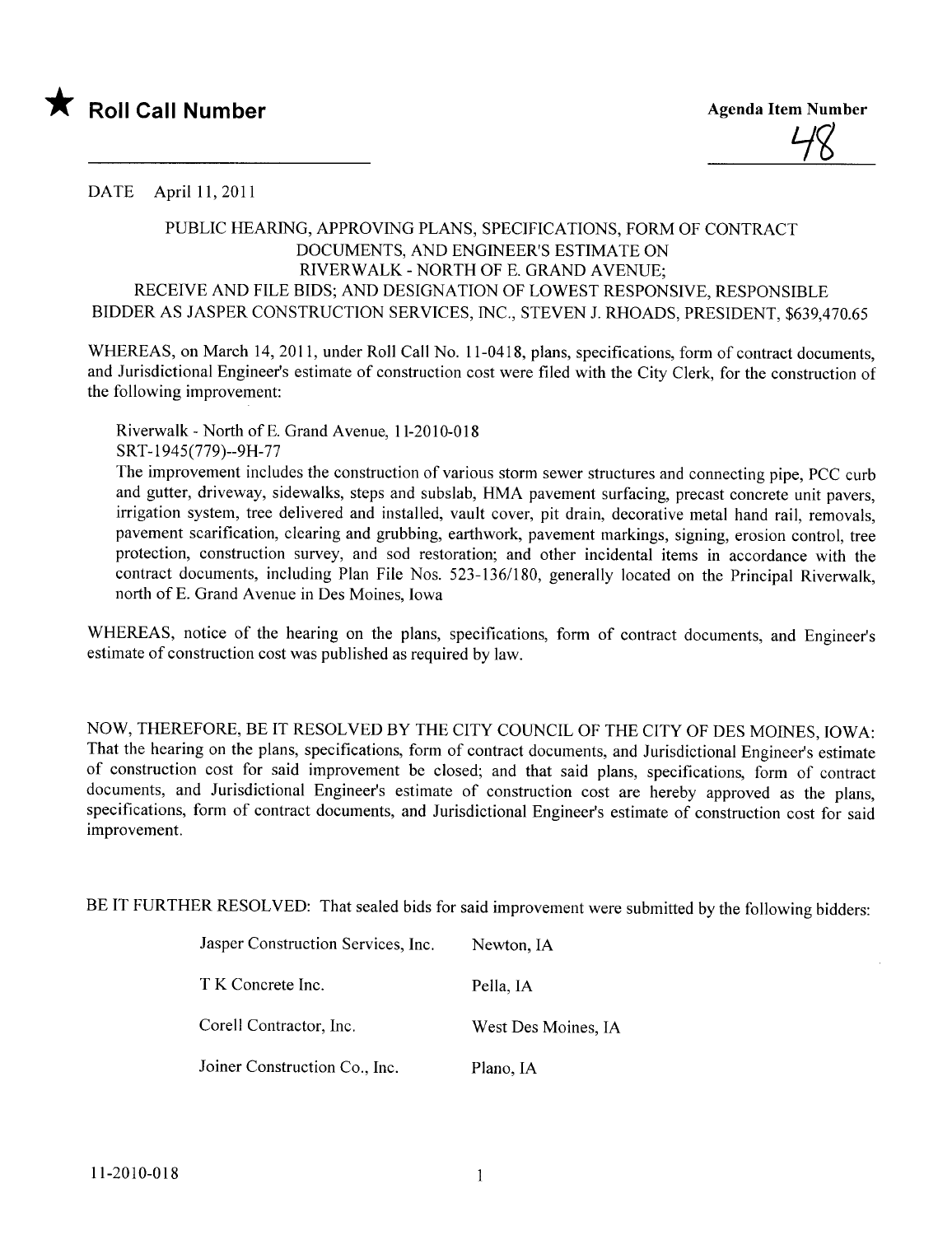



DATE April 11,2011

which were received and opened at a public meeting presided over by the Jurisdictional Engineer in the City Council Chambers, 2nd Floor, City Hall, 400 Robert D. Ray Drive, Des Moines, Iowa at 11 :00 a.m. on March 29, 2011. Said bids and the attached tabulation of bids for said improvement be and are hereby received and fied.

BE IT FURTHER RESOLVED: That the Jurisdictional Engineer has determined that the lowest responsive, responsible bid for the construction of said improvement was submitted by Jasper Construction Services, Inc., Steven J. Rhoads, President, 928 N 19th Avenue East, Newton, lA, 50208 in the amount of \$639,470.65, and said bid be and the same is hereby accepted.

BE IT FURTHER RESOLVED: That the bid security of the unsuccessful bidders be and is hereby authorized and directed to be returned.

BE IT FURTHER RESOLVED: That the Jurisdictional Engineer is hereby directed to secure execution by the lowest responsible, responsive Bidder and its surety of the contract documents in the form heretofore approved by this Council; that the Jurisdictional Engineer is directed to thereafter present said contract documents to this Council for approval and authorization to the Mayor to sign; and that no contract shall be deemed to exist between the City of Des Moines and said Bidder until said contract has been executed by the Bidder, and shall have been approved by this Council and executed by the Mayor and attested to by the City Clerk.

(City Council Communication Number  $\frac{\textit{1:215}}{\text{attached.}}$ )

Moved by to adopt.

FUNDS AVAILABLE<br>
hutther line of the same of the same of the same of the same of the same of the same of the same of the same of the same of the same of the same of the same of the same of the same of the same of the same Wathleen Undpol

Kathleen Vanderpool Deputy City Attorney

Scott E. Sanders Des Moines Finance Director

Funding Source: 2011- 2012 CIP, Page Park-18, Principal Riverwalk, PKS162, Being: \$304,250.12 in Iowa Department of Transportation (IDOT) State Recreational Trails funding, Agreement 2009-RT-003; \$150,000.00 in Iowa Department of Transportation (IDOT) State Recreational Trails funding, Agreement 20lO-SRT-009; with the remaining \$185,220.53 from Parks-18, Principal Riverwalk, PKS162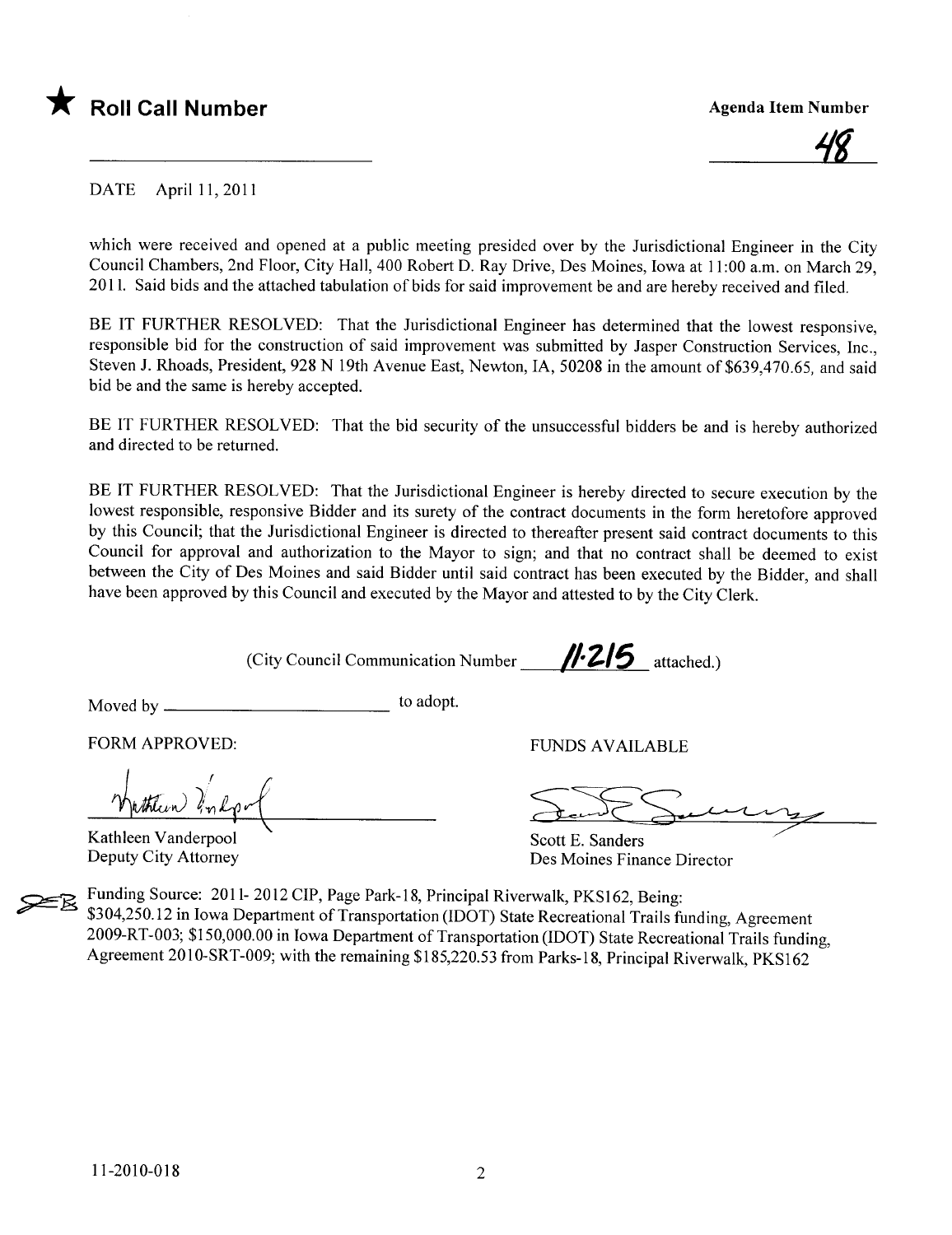



DATE April 11, 2011

| <b>COUNCIL ACTION</b> | <b>YEAS</b> | <b>NAYS</b> | <b>PASS</b> | <b>ABSENT</b>   |
|-----------------------|-------------|-------------|-------------|-----------------|
| <b>COWNIE</b>         |             |             |             |                 |
| <b>COLEMAN</b>        |             |             |             |                 |
| <b>GRIESS</b>         |             |             |             |                 |
| <b>HENSLEY</b>        |             |             |             |                 |
| <b>MAHAFFEY</b>       |             |             |             |                 |
| <b>MEYER</b>          |             |             |             |                 |
| <b>MOORE</b>          |             |             |             |                 |
| <b>TOTAL</b>          |             |             |             |                 |
| <b>MOTION CARRIED</b> |             |             |             | <b>APPROVED</b> |
|                       |             |             |             |                 |
|                       |             |             |             | Mayor           |

City Clerk

I, Diane Rauh, City Clerk of said City Council, hereby certify that at a meeting of the City Council, held on the above date, among other proceedings the above was

IN WITNESS WHEREOF, I have hereunto set my hand and affixed my seal the day and year first above written.

adopted.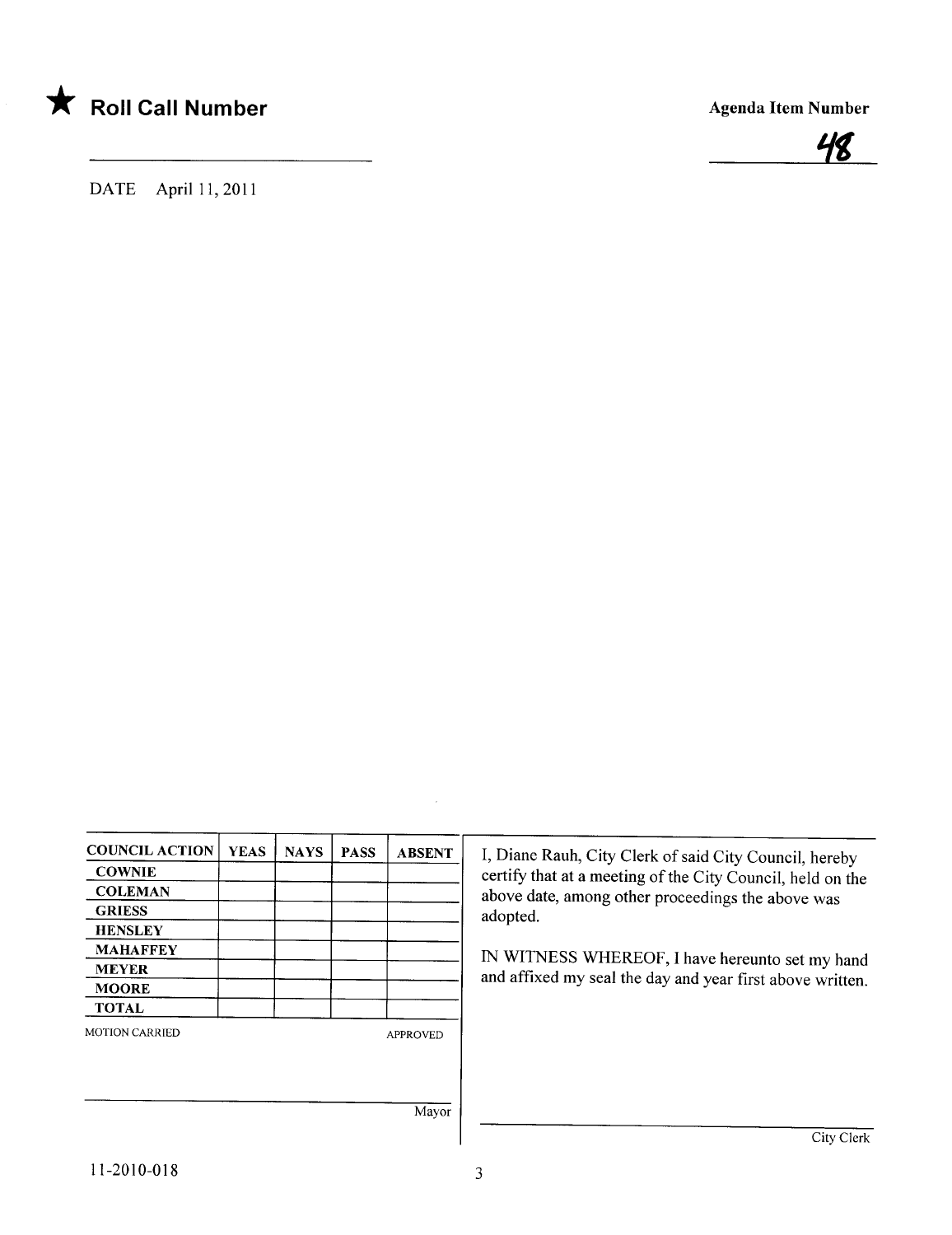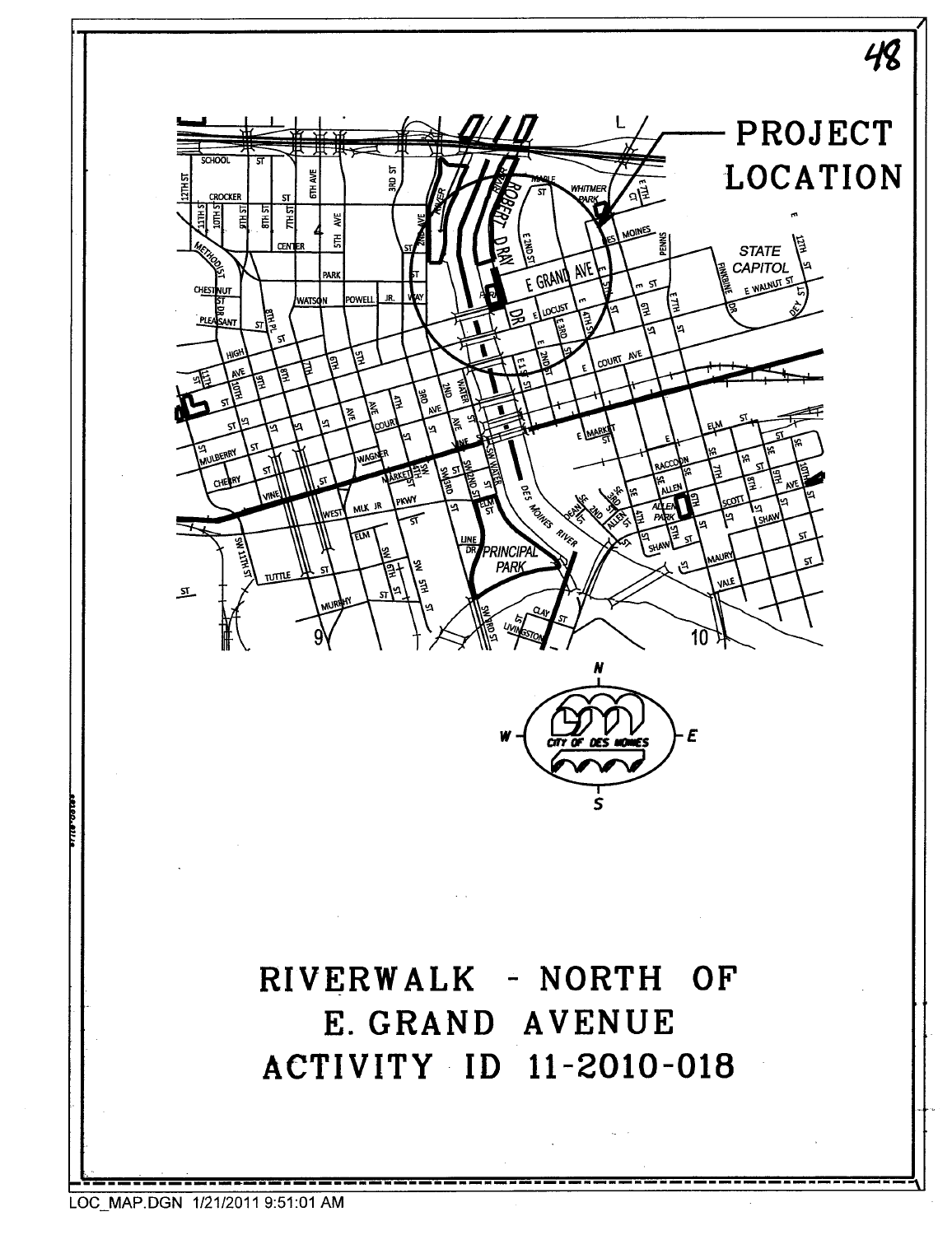$\label{eq:1} \frac{1}{\sqrt{2}}\sum_{i=1}^n\frac{1}{\sqrt{2\pi i}}\sum_{i=1}^n\frac{1}{\sqrt{2\pi i}}\sum_{i=1}^n\frac{1}{\sqrt{2\pi i}}\sum_{i=1}^n\frac{1}{\sqrt{2\pi i}}\sum_{i=1}^n\frac{1}{\sqrt{2\pi i}}\sum_{i=1}^n\frac{1}{\sqrt{2\pi i}}\sum_{i=1}^n\frac{1}{\sqrt{2\pi i}}\sum_{i=1}^n\frac{1}{\sqrt{2\pi i}}\sum_{i=1}^n\frac{1}{\sqrt{2\pi i}}\sum_{i=$ 

Page 1

## 48